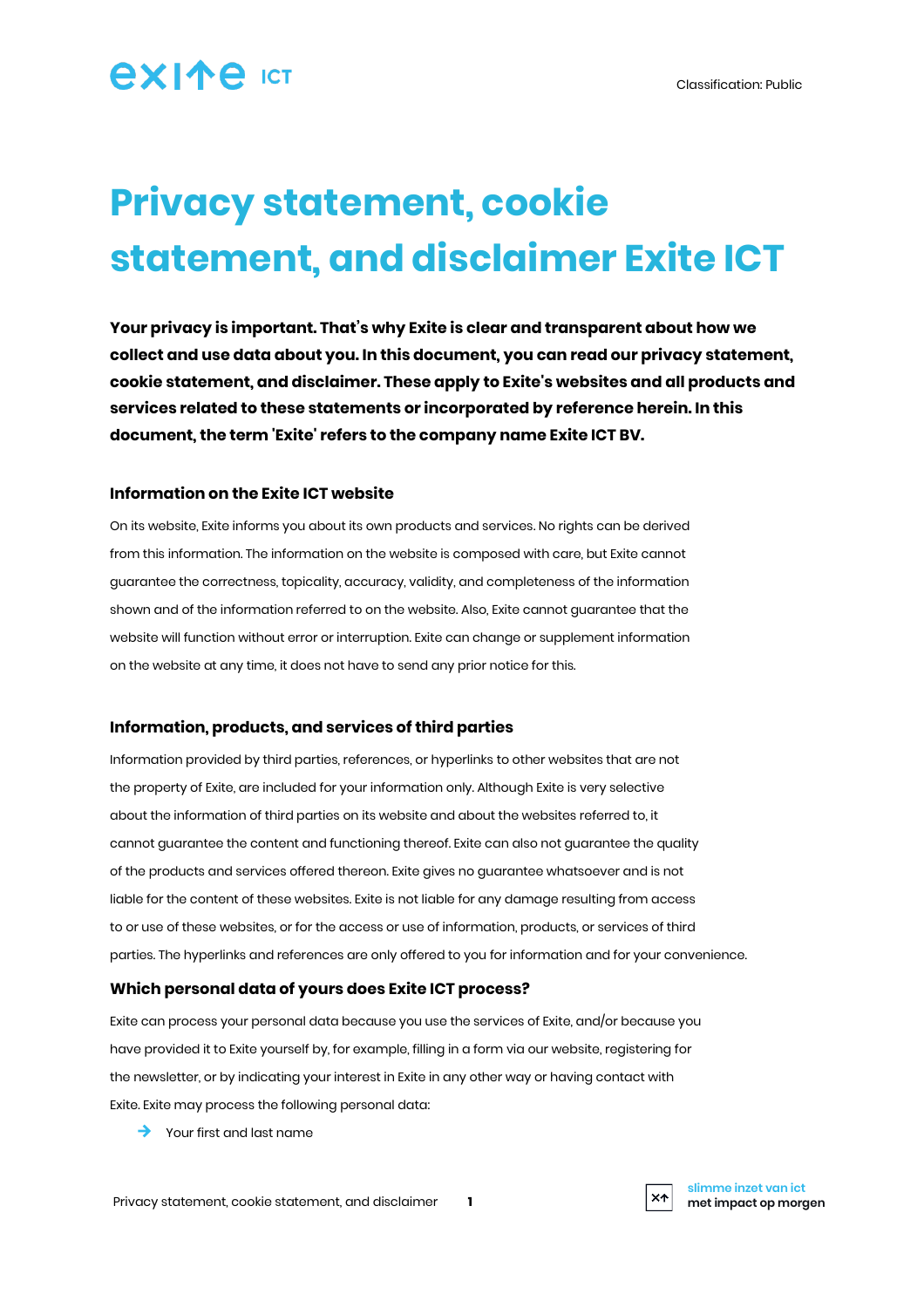## **AXIAA** ICT

- $\rightarrow$  Your address details
- $\rightarrow$  Your telephone number
- $\rightarrow$  Your company name
- $\rightarrow$  Your e-mail address

#### **Why does Exite ICT process your personal data?**

Exite processes your personal data in order to contact you in the future, for the processing of any agreement between you and Exite, for the other services of Exite, and for its internal business operations. This may be because you request this and therefore give permission yourself, but also to be able to contact you in writing (for example by e-mail) if we have not been able to reach you by telephone. We can also contact you via, for example, a newsletter (for which you can of course unsubscribe) or to invite you to trade fairs or events. In addition, Exite may use your information to contact you in connection with the agreement concluded between you and Exite. Exite will not use your data for other purposes. Exite attaches great importance to the protection of your personal data. That is why your personal data will always be treated in accordance with the then applicable laws and regulations in the field of personal data protection.

#### **What if I do not want my data to be processed?**

If you do not want Exite to process your personal data, you can let us know. We will then remove your data and no longer collect it. This has no further consequences for the use of our website; the information on the website will still be accessible. Exite will no longer be able to approach you via, for example, the newsletter, after you have had your e-mail address removed.

#### **How long does Exite ICT store your data?**

Exite never stores your personal data longer than necessary for the realization of the above purposes. If no agreement is reached between you and Exite, Exite will not store your data for longer than one (1) year in order to approach you during this period for offers that may be relevant to you. If you sign up for an event, Exite will not store your data for longer than two (2) years in order to approach you during this period for offers that may be relevant to you.

#### **Sharing with others**

Exite will not provide your personal data to others, unless this is necessary for the execution of the agreement with you, or to comply with a legal obligation. In addition, Exite may provide your information to others if they have obtained your permission to do so.

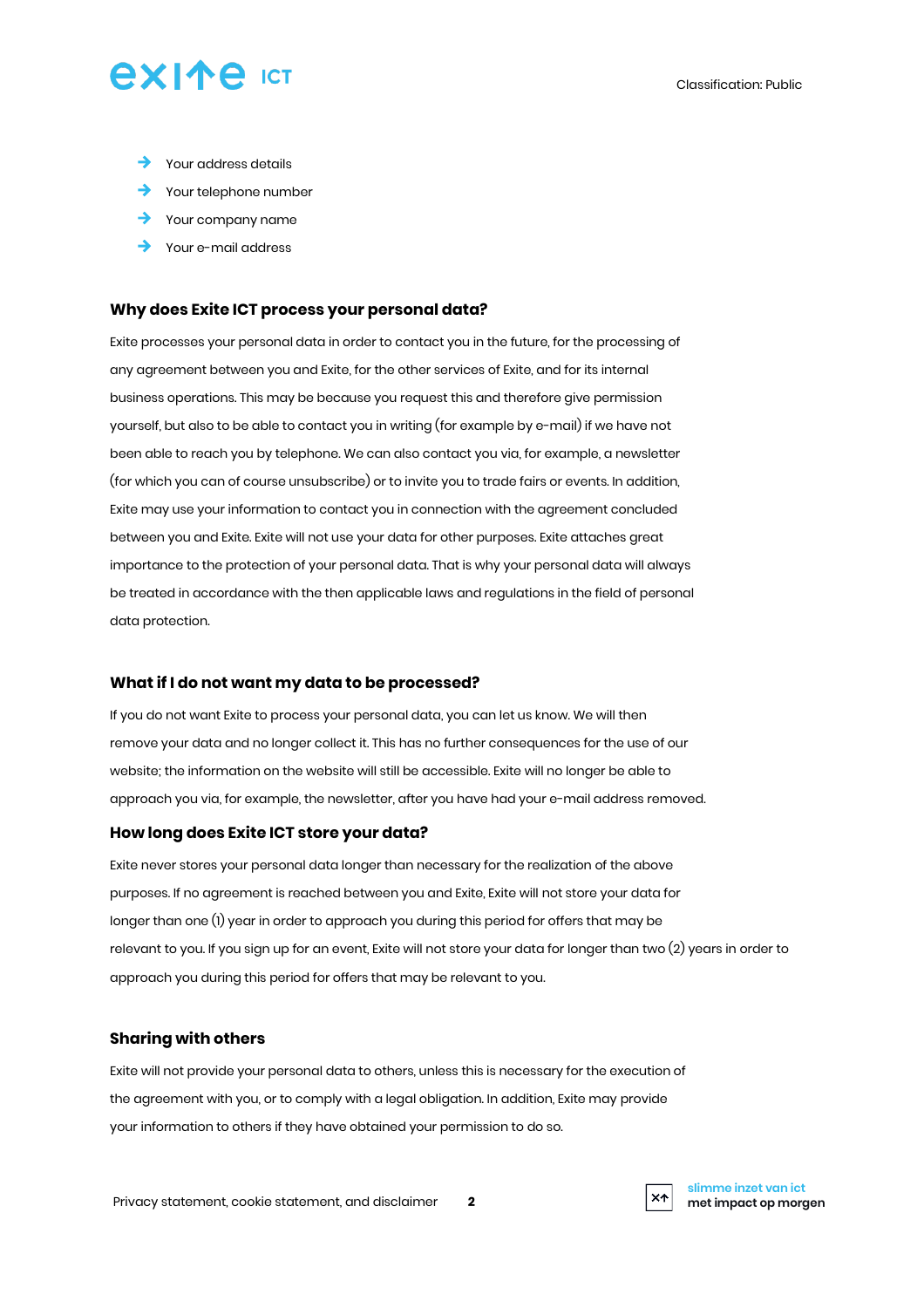# **AXIAA** ICT

#### **Mapping website visits**

Exite keeps track of general visitor data via its website, such as the time when you visited our website. Data that your browser automatically sends will also be stored. Exite uses this data to analyze visitor and click behavior on its website. Exite can then use this information to improve the functioning of its website. Where possible, this data is anonymized.

#### **Cookies**

Exite ICT uses so-called "cookies" on its website. These are small information files that are automatically saved on your computer's hard drive. This information is sent back to the website administrator with each visit and ensures that access to the website and navigation is facilitated, so that your website visit is faster and more efficient.

#### **Functional cookies**

Functional cookies are necessary for the use of the website you are on, for example, to recognize that you are the same user who visited the previous page on the site, or to remember your preferences. Exite uses functional cookies to remember your login name and/or other settings and to link a browser to temporary variables on the server. Exite also uses so-called session cookies and session storage on its websites. Exite cookies are functional cookies, intended to make the website work properly. These cookies contain a different, temporary number each time you visit the website. The session cookies are automatically deleted as soon as you close your web browser.

#### **Tracking cookies**

Only with your permission, Exite places a cookie on your device, which can be requested as soon as you visit a website from our network outside of Exite.com. This cookie stores your IP address. This allows Exite to know that in addition to our website, you have also visited the relevant other website(s) from our network. The profile created as a result is not linked to your name, address, e-mail address, and the like, but only serves to match advertisements to your profile, so that they are as relevant to you as possible.

#### **JavaScript**

We check whether your device, such as your computer, laptop, or smartphone, supports JavaScript. JavaScript ensures, among other things, that you are able to see drop-down menus on the website. If your device does not support JavaScript, the website may not be displayed correctly.

Privacy statement, cookie statement, and disclaimer **3**



**slimme inzet van ict met impact op morgen**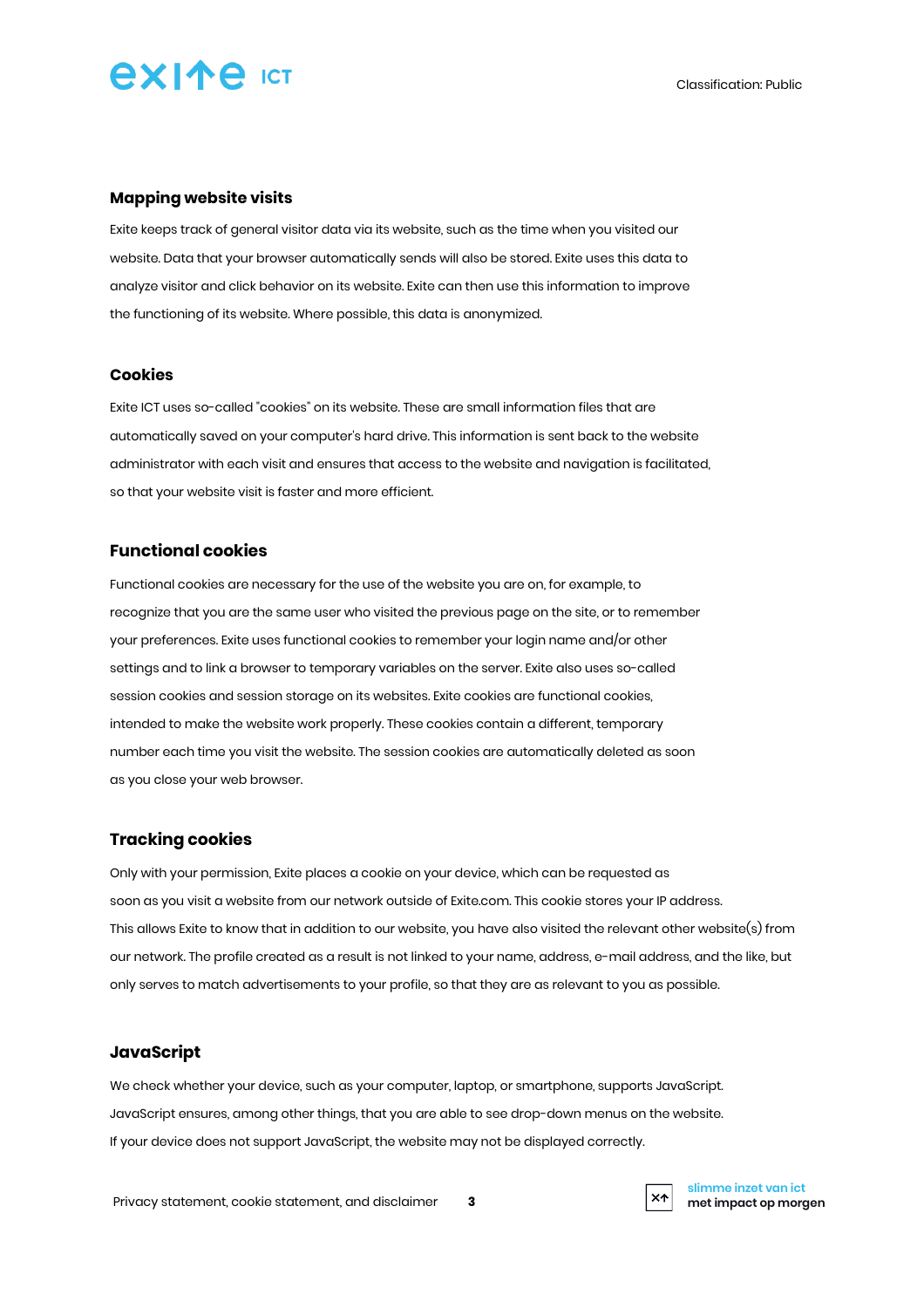

#### **Social media buttons**

The website uses social media buttons, such as Twitter. Via these buttons, you can share information from the website with others or recommend it. Cookies are placed by third parties via the social media buttons. These cookies can optimize the ease of use but also track your surfing behavior. You can adjust the settings for placing cookies via your browser.

#### **Analytical cookies**

Analytical cookies are used to continuously improve the website. These cookies are used to keep track of visitor statistics. This is information about, for example, how many visitors visit the website, which pages visitors view, where they come from and what they click on, and which browser and screen resolution they use. This information is not traced back to an individual visitor.

#### **Google Analytics**

We use Google Analytics to analyze how many visitors visit our website and which pages they view. Google Analytics places cookies for this. The data collected by the cookie is analyzed by Google and the results are made available to Exite ICT. Based on these analyses, Exite sees how its website is used and whether Exite's ads and campaigns are effective. Based on this, Exite can make adjustments to its website and services. Also read Google's privacy policy for more

information about the analysis by Google. Exite ICT has not given Google permission to use Analytics information obtained through Exite for other Google services.

#### **Session storage**

Session storage is a form of temporary storage of data, just like session cookies are. We use session storage only to store information about the structure of the website in your browser. Session storage ensures that you can easily click or swipe through the list of topics on the website. With this, no personal data is processed.

#### **Other cookies**

Exite may use a WordPress plugin for language functionalities on its website. This means that a language menu has been added to the website so that users can easily choose a language. Furthermore, Google Tag Manager is used. It allows Exite to add tags to its websites. With a tag, every piece of code from, for example, Google Analytics, Google Adwords but also LinkedIn is meant.



**slimme inzet van ict met impact op morgen**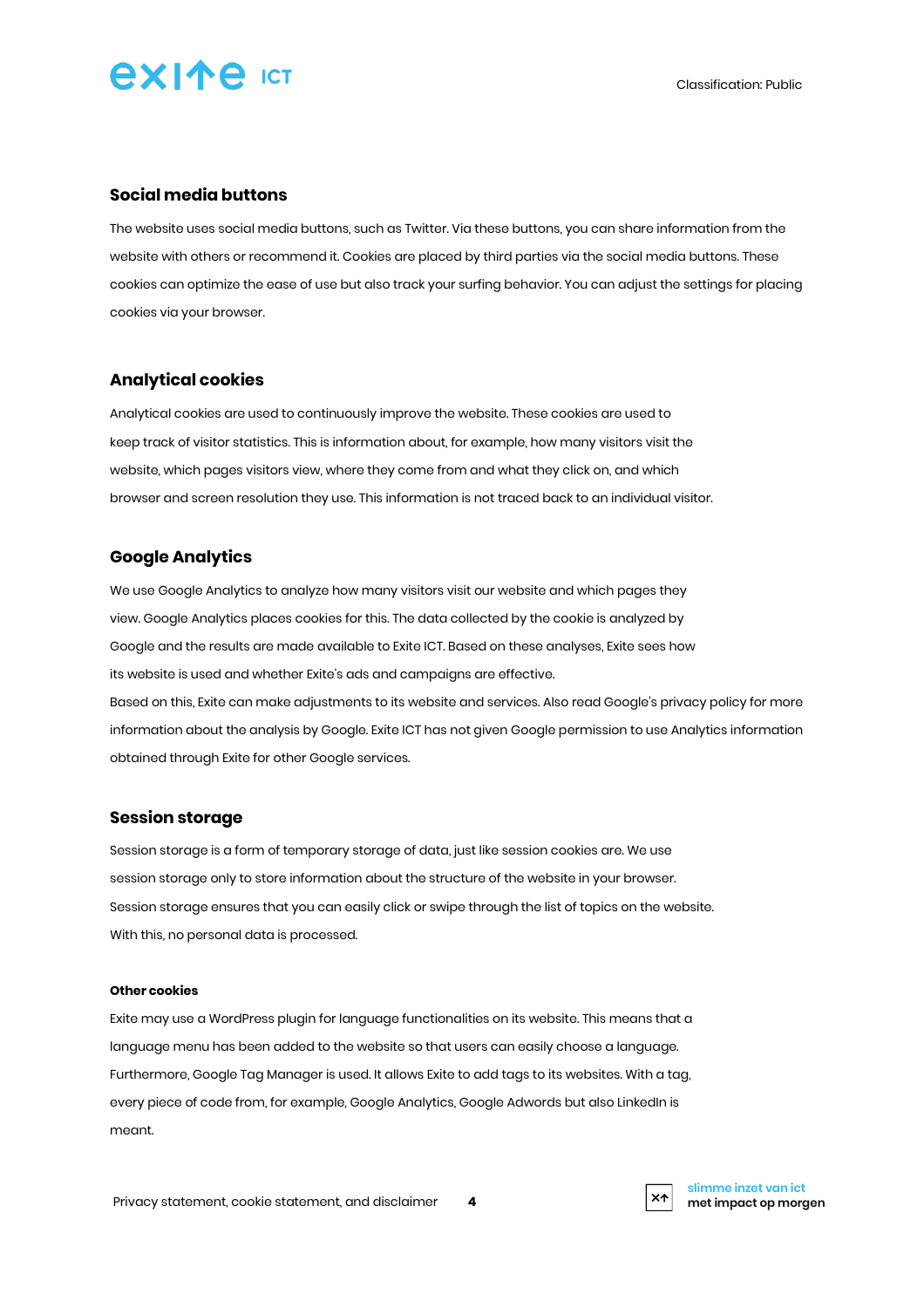

#### **No longer want to receive cookies?**

You can adjust your settings so that you do not receive cookies during your next visit to the website or that you receive a notification when a new cookie is sent to your computer, tablet, or telephone. You can also delete cookies via your browser. If you choose to disable cookies, you may no longer be able to use all the features of the website. Consult the browser instructions or the "help" function of your browser to learn more about the settings and how to delete cookies.

#### **Access, adjust or delete your data**

Would you like to access, adjust or have it removed from the personal data that we process? Then you can send us a request for access, adjustment, or deletion of your data via the e-mail addres[s marketing@exite.com.](mailto:marketing@exite.com) You may also withdraw previously given permission for the processing of personal data at any time. Exite ICT will respond to your request as soon as possible, but at the latest within four weeks.

#### **Security of your data**

Exite ICT takes the protection of your data seriously. That is why Exite takes appropriate technical and organizational measures to prevent misuse, loss, unauthorized access, unwanted disclosure, and unauthorized modification or destruction of the data. The Exite website uses a reliable SSL certificate to ensure that your personal data does not fall into the wrong hands. Should you nevertheless have the impression that your data is not properly secured, or if there are indications of abuse, please contact Exite. You can also contact Exite if you would like more information about the security of the Exite website. Both can be done via [marketing@exite.com.](mailto:marketing@exite.com)

#### **What if you have a complaint about the processing?**

First and foremost, Exite is very sorry that you are not satisfied with the processing of your personal data by Exite. Exite would like to receive your complaint so that a solution can be found. If this solution is not sufficient for you, you always have the option of submitting a complaint to the Dutch Data Protection Authority. Dutch law applies to the entire Exite ICT website and to this document. The District Court of Overijssel has jurisdiction to hear disputes.